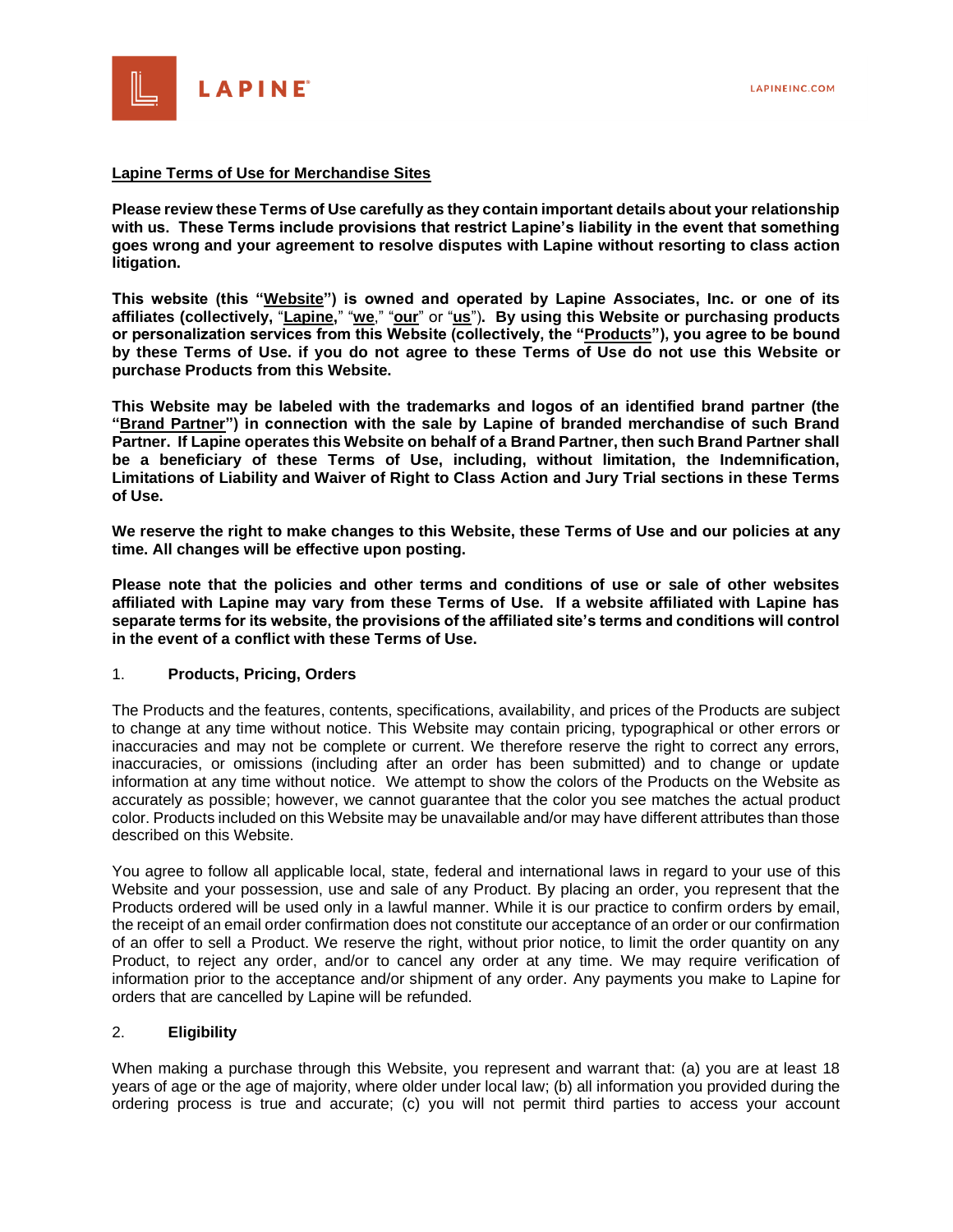information; and (d) you are the cardholder of any credit or debit card you provide to us your use of this Website.

# 3. **Registration**

In order to access certain features of this Website, you may be required to create an account (an "**Account**") by providing your full name and email address and choosing a password.

You may not share your login or password with any person or third party, authorize any person or third party to use such login or password, provide false information, or impersonate another person in their registration information. Failure to comply with the foregoing shall constitute a breach of these Terms of Use. We reserve the right to refuse registration of, or cancel an Account in our discretion. You are responsible for all usage or activity on your Account and maintaining the confidentiality of your password. If you know or suspect any unauthorized use of your Account, notify us at [websitesupport@lapineinc.com.](mailto:websitesupport@lapineinc.com)

If you fail to keep your Account information current, complete and accurate, you acknowledge that we may not be able to contact you. You can update your information through the My Account page.

## 4. **Shipping**

When an order is placed, it will be shipped to the address designated by you as long as that shipping address is compliant with any applicable shipping restrictions (note that orders can only be shipped to addresses in the United States). For all purchases made on or through this Website, risk of loss and title for items purchased on or through this Website pass from us to you upon delivery of the items to the carrier. You are responsible for filing any claims with carriers for damaged and/or lost shipments.

## 5. **Sales / Use Taxes**

We may be required to collect sales or use tax for certain purchases. A purchase is not exempt merely because it is made over the Internet or by other remote means. Whether sales or use tax will be collected on a given purchase and the amount of the tax charged depends on a number of factors including whether we are subject to a tax collection obligation in that state or region. You may be responsible for any taxes not collected by us. Certain states require purchasers to file a sales/use tax return annually reporting taxable purchases that were not taxed and to pay such tax. For details, see the website of the applicable taxing authority. The amount of any sales, excise or other taxes, if any, applicable to the Products shall be added to the purchase price and shall be paid by you unless you provide us with an exemption certificate acceptable to the taxing authorities.

## 6. **Returns and Cancellations**

Once placed, orders may not be cancelled. All returns of Products are subject to the Lapine Returns Policy [https://lapineinc.com/returns/.](https://lapineinc.com/returns/)

### 7. **Ownership**

All materials contained on this Website (including all photographs, images, text, graphics, audio clips, software, source code and other aspects thereof, all improvements or modifications thereof, all derivative works based thereon, and the collection, arrangement, and assembly of this Website) are the copyrighted property of Lapine or our third-party licensors.

All trademarks, service marks and trade names, including, but not limited to, the Lapine marks, as well as the marks of our suppliers, Brand Partners and other customers, or other third parties, are proprietary to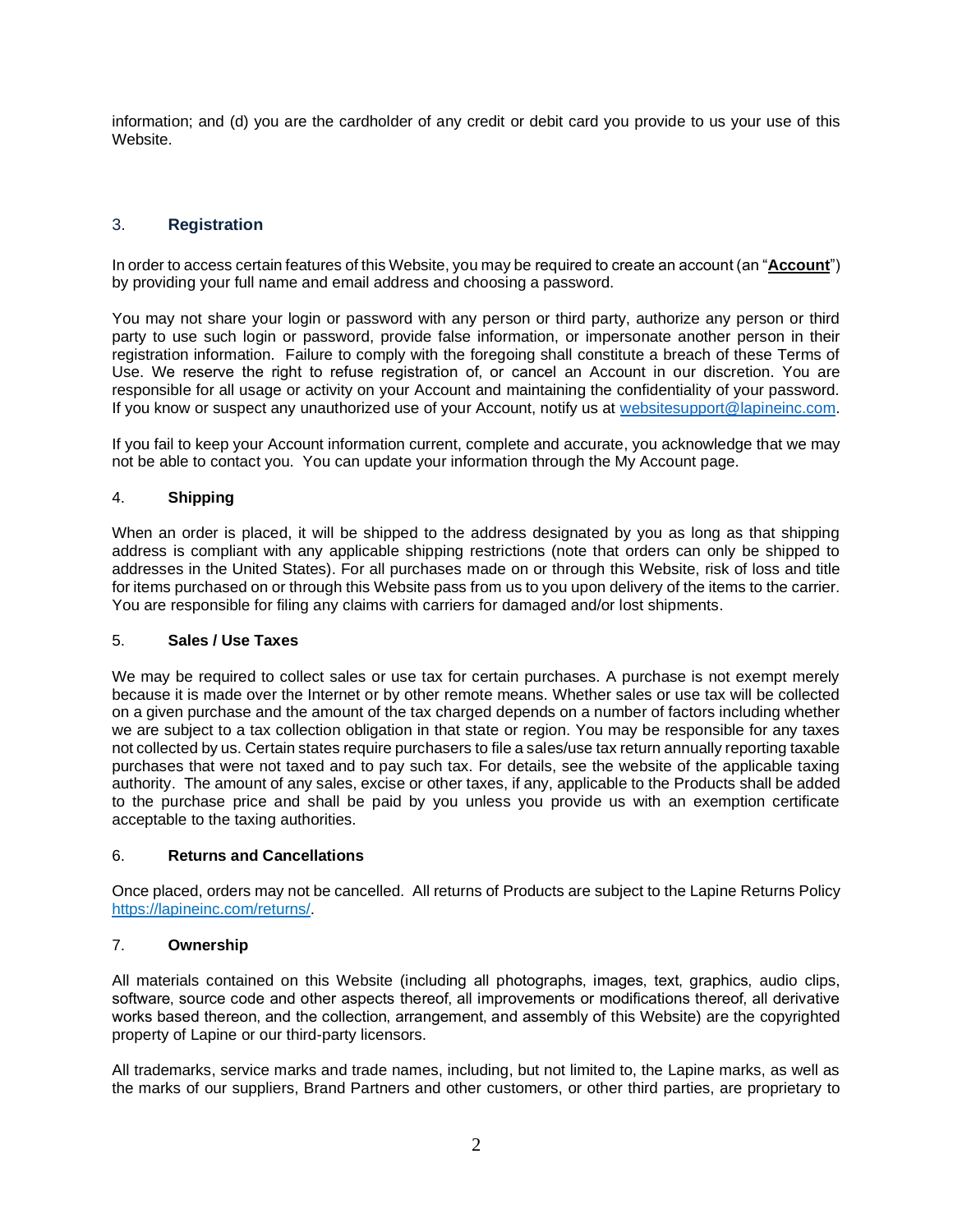Lapine or the applicable owner of the mark and are protected by state, federal and international trademark laws.

No materials from this Website may be copied, reproduced, republished, uploaded, posted, transmitted or distributed in any way without our prior express written permission. The content and information posted by us on this Website may be used by you only for informational, personal, or other purposes authorized by us. You may not reverse engineer, decompile, or disassemble this Website, or any other material or technology available in connection with this Website. You agree not to circumvent or attempt to circumvent any security measures associated with this Website; use any robot, spider, scraper or other automated means to access this Website; insert any code or product or manipulate the content of this Website in any way; or, use any data mining, data gathering or extraction method. In addition, you agree not to upload, post, e-mail or otherwise send or transmit any material designed to interrupt, destroy or limit the functionality of any computer software or hardware or telecommunications equipment associated with this Website, including any software viruses or any other computer code, files or programs.

We always appreciate your feedback or other suggestions about this Website, including, without limitation, ideas for additional Products, but you understand that we may use them without any obligation to compensate you for them (just as you have no obligation to offer them).

## 8. **Warranty, Disclaimers**

YOUR USE OF THIS WEBSITE IS AT YOUR OWN RISK. TO THE FULLEST EXTENT PERMITTED BY APPLICABLE LAW, (i) THIS WEBSITE IS PROVIDED "AS IS" WITHOUT ANY WARRANTIES OF ANY KIND, EXPRESS, IMPLIED OR STATUTORY, INCLUDING WARRANTIES OF MERCHANTABILITY, FITNESS FOR A PARTICULAR PURPOSE, OR NON-INFRINGEMENT OF INTELLECTUAL PROPERTY; AND (ii) WE DO NOT WARRANT THE ACCURACY, COMPLETENESS, OR AVAILABILITY OF THIS WEBSITE.

PRODUCTS OFFERED ON THIS WEBSITE ARE SUBJECT ONLY TO ANY APPLICABLE WARRANTIES OF THEIR RESPECTIVE MANUFACTURES, IF ANY.

TO THE FULLEST EXTENT PERMITTED BY APPLICABLE LAW, WE HEREBY DISCLAIM ALL WARRANTIES OF ANY KIND, EXPRESS, IMPLIED OR STATUTORY, WITH RESPECT TO THE PRODUCTS OFFERED OR SOLD ON THIS WEBSITE, INCLUDING WARRANTIES OF MERCHANTABILITY, FITNESS FOR A PARTICULAR PURPOSE, AND NON-INFRINGEMENT OF INTELLECTUAL PROPERTY. WITHOUT LIMITING THE GENERALITY OF THE FOREGOING, WE HEREBY EXPRESSLY DISCLAIM ALL LIABILITY FOR PRODUCT DEFECT OR FAILURE, CLAIMS THAT ARE DUE TO NORMAL WEAR, PRODUCT MISUSE, PRODUCT ABUSE, PRODUCT MODIFICATION, IMPROPER PRODUCT SELECTION, YOUR TYPOGRAPHICAL ERRORS IN CONNECTION WITH PERSONALIZATION, NON-COMPLIANCE WITH ANY CODES, OR MISAPPROPRIATION. WE MAKE NO WARRANTIES TO THOSE DEFINED AS "CONSUMERS" IN THE MAGNUSON-MOSS WARRANTY-FEDERAL TRADE COMMISSION IMPROVEMENTS ACT. THE FOREGOING EXCLUSIONS DO NOT APPLY TO THE EXTENT PROHIBITED BY LAW. PLEASE REFER TO YOUR LOCAL LAWS FOR ANY SUCH PROHIBITIONS.

CERTAIN STATE LAWS DO NOT ALLOW LIMITATIONS ON THE LENGTH OF AN IMPLIED WARRANTY. TO THE EXTENT ANY SUCH STATE LAW APPLIES TO YOU. THE LIMITATION DESCRIBED HEREIN MAY NOT APPLY TO YOU.

### 9. **Indemnification**

You agree to indemnify, defend, and hold us and our respective officers, directors, owners, employees and agents (collectively, the "Related Parties") harmless from all claims, liabilities, damages, and expenses (including attorneys' fees and expenses) arising from any claim, cause of action, suit or demand of any third party due to, arising out of, or related to: (a) your inappropriate or unlawful use of the Website; (b) any alleged breach of these Terms of Use; and (c) any use of your Account by you or any third party.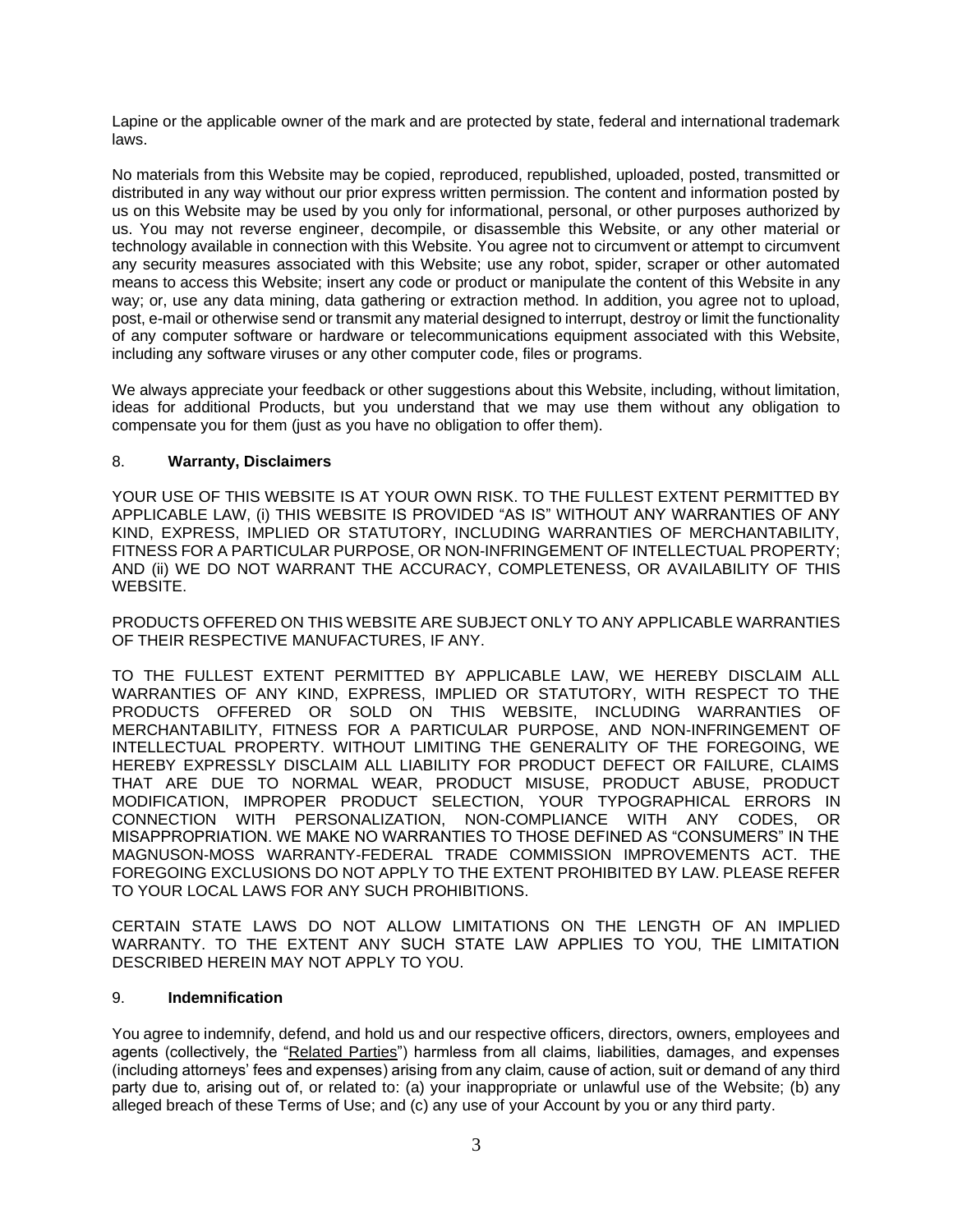### 10. **Limitation of Liability**

UNDER NO CIRCUMSTANCES, INCLUDING, WITHOUT LIMITATION, NEGLIGENCE, WILL WE (INCLUDING OUR RELATED PARTIES) BE LIABLE FOR DAMAGES OR LOSSES, INCLUDING, WITHOUT LIMITATION, DIRECT, CONSEQUENTIAL, INDIRECT, INCIDENTAL, SPECIAL OR PUNITIVE DAMAGES OR LOST PROFITS ARISING OUT OF YOUR ACCESS, USE OR INABILITY TO USE THIS WEBSITE OR ANY SITES LINKED FROM THIS WEBSITE, OR THE PRODUCTS AVAILABLE THROUGH THIS WEBSITE, HOWEVER CAUSED, WHETHER IN CONTRACT, TORT, NEGLIGENCE, STRICT LIABILITY, OR OTHERWISE, EVEN IF WE HAVE BEEN ADVISED OF THE POSSIBILITY OF SUCH DAMAGES. WE ASSUME NO RESPONSIBILITY IN CONNECTION WITH ANY FAILURE OF PERFORMANCE, ERROR, OMISSION, INTERRUPTION, DEFECT, COMPUTER VIRUS OR OTHER TECHNOLOGICALLY HARMFUL MATERIAL THAT MAY AFFECT YOUR DEVICE, DATA, OR OTHER PROPERTY DUE TO YOUR USE OF THIS WEBSITE OR DUE TO YOUR DOWNLOADING OF ANY CONTENT ON THIS WEBSITE OR ON ANY WEBSITE LINKED TO IT.

BECAUSE SOME JURISDICTIONS DO NOT ALLOW THE EXCLUSION OR LIMITATION OF INCIDENTAL OR CONSEQUENTIAL DAMAGES, OUR LIABILITY IN SUCH JURISDICTIONS FOR SUCH DAMAGES SHALL BE LIMITED TO THE MAXIMUM EXTENT PERMITTED BY LAW. NOTHING IN THESE TERMS OF USE EXCLUDE OR LIMITS OUR LIABILITY FOR DEATH OR PERSONAL INJURY ARISING FROM OUR NEGLIGENCE, OR OUR FRAUD OR FRAUDULENT MISREPRESENTATION, OR ANY OTHER LIABILITY IF AND ONLY IF SUCH LIABILITY CANNOT BE EXCLUDED OR LIMITED BY APPLICABLE LAW.

IF YOU ARE A CALIFORNIA RESIDENT, YOU HEREBY WAIVE CALIFORNIA CIVIL CODE SECTION 1542 THAT PROVIDES: "A GENERAL RELEASE DOES NOT EXTEND TO CLAIMS THAT THE CREDITOR OR RELEASING PARTY DOES NOT KNOW OR SUSPECT TO EXIST IN HIS OR HER FAVOR AT THE TIME OF EXECUTING THE RELEASE AND THAT, IF KNOWN BY HIM OR HER, WOULD HAVE MATERIALLY AFFECTED HIS OR HER SETTLEMENT WITH THE DEBTOR OR RELEASED PARTY."

IN THE EVENT OF ANY PROBLEM WITH THE PRODUCTS THAT YOU HAVE PURCHASED ON THIS WEBSITE, YOU AGREE THAT YOUR SOLE REMEDY, IF ANY, IS FROM THE MANUFACTURER OF SUCH PRODUCTS, IN ACCORDANCE WITH SUCH MANUFACTURER'S WARRANTY, OR TO SEEK A RETURN AND REFUND FOR SUCH PRODUCTS IN ACCORDANCE WITH OUR RETURN POLICY [https://lapineinc.com/returns/.](https://lapineinc.com/returns/)

IN ANY EVENT, ANY CLAIM AGAINST US SHALL BE LIMITED TO THE GREATER OF THE AMOUNTS YOU PAID TO US FOR THE PRODUCT(S) FROM WHICH YOUR CLAIM OF LIABILITY ARISES OR ONE HUNDRED UNITED STATES DOLLARS.

# 11. **Privacy Policy**

Collection of any personal information on this Website is subject to the Lapine's Privacy Policy [https://lapineinc.com/privacy-policy/.](https://lapineinc.com/privacy-policy/) 

# 12. **Law and Jurisdiction; Class Action and Jury Trial Waiver; Miscellaneous Legal Terms**

Law and Jurisdiction. This Website is operated by us from the State of Connecticut, United States of America. Any ability to access this Website in any jurisdiction other than Connecticut does not constitute Lapine purposefully availing itself of the privilege of conducting business in that jurisdiction. If you access this Website from other jurisdictions, you do so on your own initiative and are responsible for compliance with local laws, if and to the extent local laws are applicable. You agree that you will comply with all applicable laws in accessing and using this Website. These Terms of Use shall be governed by the substantive and procedural laws of the State of Connecticut and relevant United States federal laws without giving effect to principles of conflicts of laws. Exclusive jurisdiction for any action or dispute relating to this